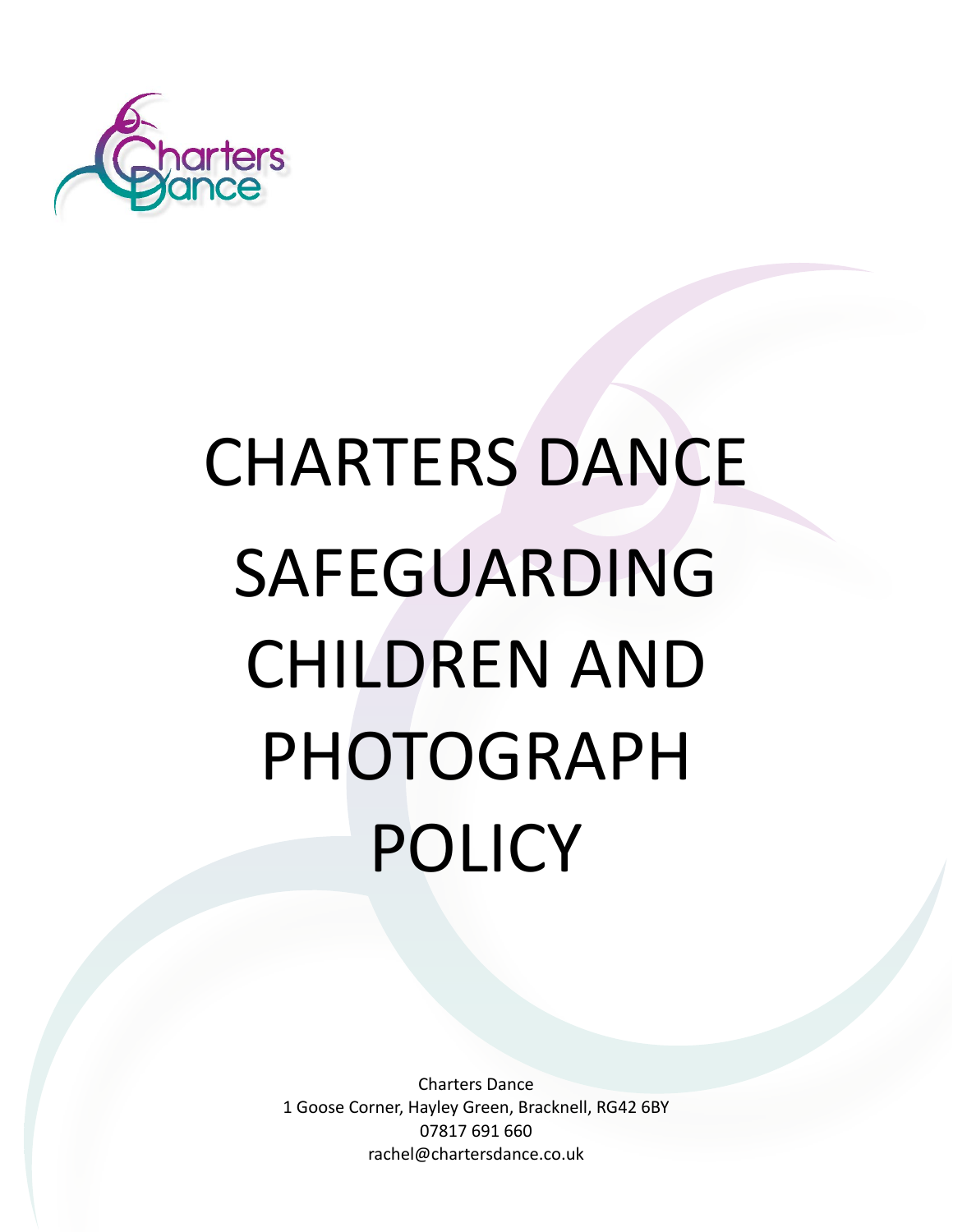

# REVIEWED July 2021

# **Child Protection Policy Statement**

Charters Dance are committed to ensuring safe environments for children and young people and believe that it is always unacceptable for a child or young person to experience abuse of any kind. We recognise our responsibility to safeguard the welfare of all children and young people

by a commitment to recommend best practice which protects them.

This policy applies to our teachers, assistants, volunteers, students or anyone working on behalf of Charters Dance (whom shall be know as staff and volunteers for the rest of the document)

#### **We recognise that:**

- the welfare of the child/young person is paramount
- all children, regardless of age, disability, gender, racial heritage, religious belief, sexual orientation or identity, have the right to equal protection from all types of harm or abuse
- working in partnership with children, young people, their parents, carers and other agencies is essential in promoting young people's welfare.

#### **The purpose of the policy:**

- to provide protection for the children and young people who participate in our classes
- to provide staff and volunteers with guidance on procedures they should adopt in the event that they suspect a child or young person may be experiencing, or be at risk of harm.

**We will seek to safeguard children and young people by:**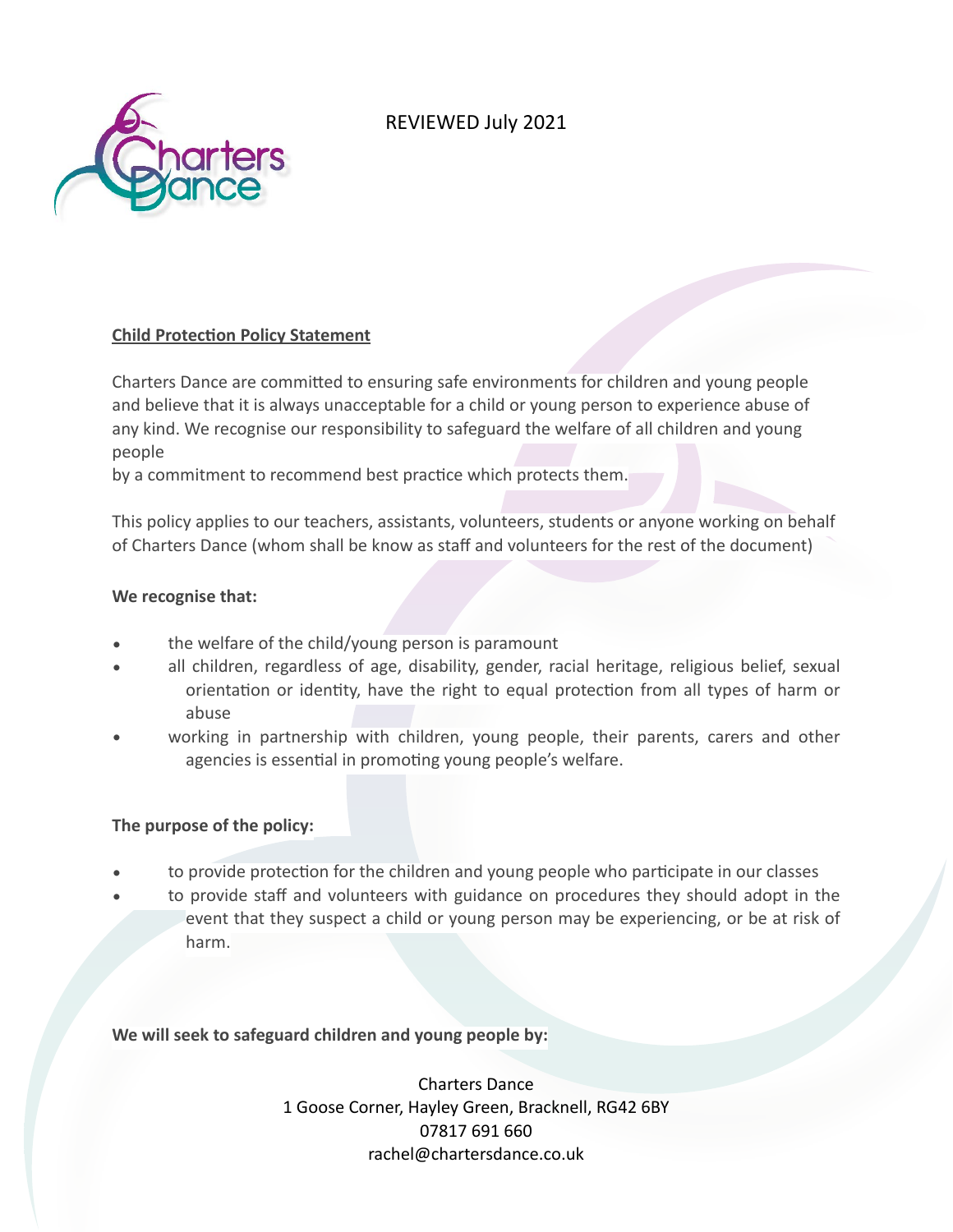valuing, listening to and respecting them adopting child protection guidelines through procedures and safe working practice for I'staff and volunteers recruiting staff and volunteers safely, ensuring all necessary checks are made

- sharing information about child protection and safe working practice with children, parents, staff and volunteers
- sharing information about concerns with agencies who need to know, and involving parents and children appropriately
- providing effective management for staff and volunteers through supervision, support and training.

# **Listening to children**

Charters Dance should:

- Create the opportunity and environment for students to be able to talk about their concerns
- Ensure that staff adopt good listening techniques
- Children are vulnerable to abuse by their peers. Such abuse should be taken as seriously as abuse by adults and should be subject to the same child protection

procedures. Staff should not dismiss abusive behaviour as normal between young people and should not develop high thresholds before taking action. The school has additional guidance (see anti bullying policy) which should be consulted in these cases.

#### **Always:**

- Report to Rachel as soon as you have a concern. This can be done in person or by phone confidentially.
- Record information verbatim using the actual words of the child and noting any questions the child raises.
- Note dates, times, who was present, positions in the room, anything factual about the child's appearance.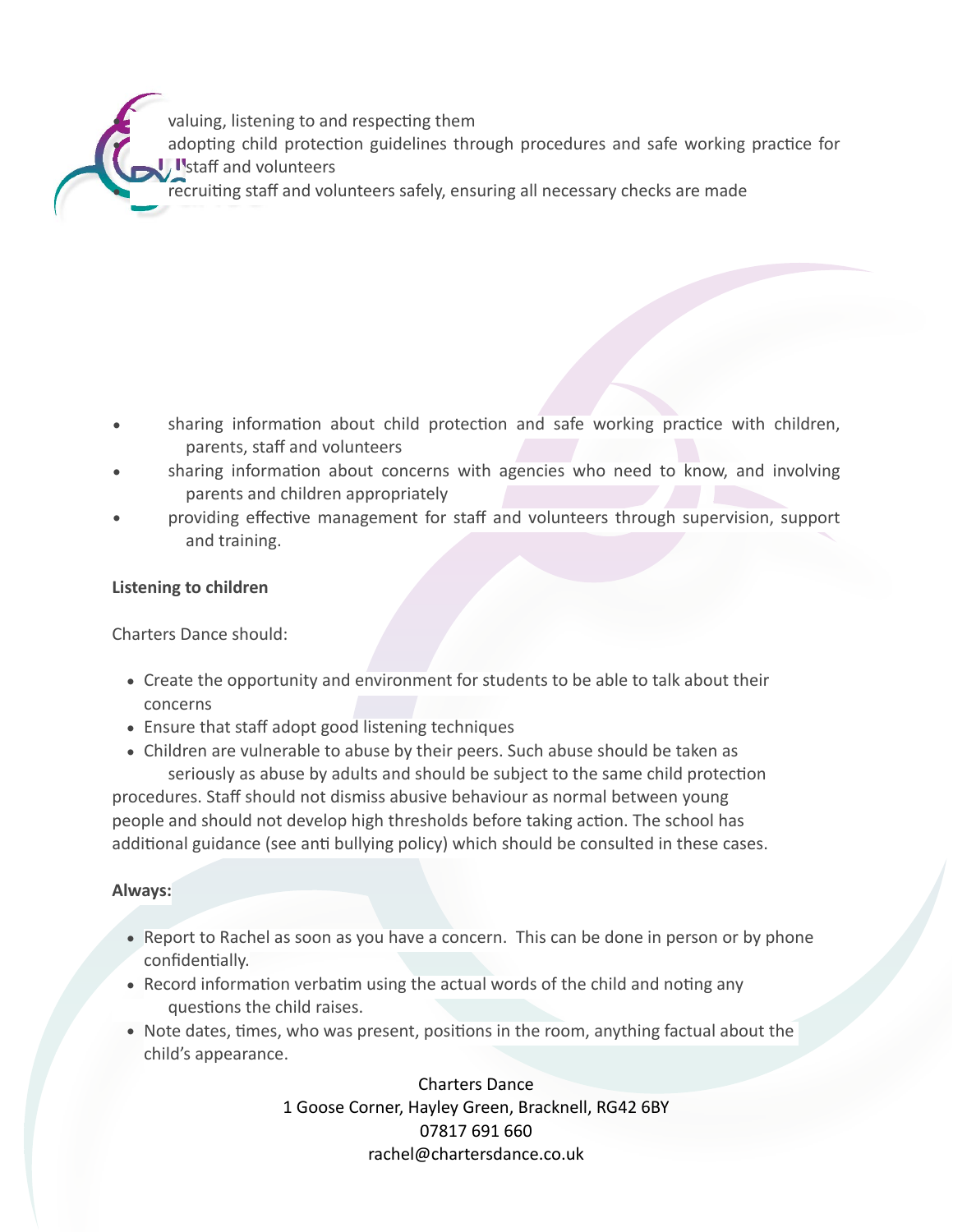s these notes to Rachel Moore at the earliest opportunity. possible use a silent witness.

#### **Never:**

- Promise confidentiality to any student who is disclosing Child Protection information/ evidence.
- Ask leading questions.
- Ask the child to write down his/her account.
- Investigate with, or without, others.
- Take photographs of marks.
- Attempt any medical judgement
- Arrange a medical examination
- Tape/video record an interview
- Ask a child to remove any clothing. Staff members should always be aware of their own vulnerability at this point, and should take steps to minimise risk to themselves whilst supporting the child.

We recognise that all matters relating to Child Protection are confidential. Rachel Moore will disclose any information about a student to other members of staff on a need to know basis only. Any member of staff who has reported a child protection concern using the school's internal procedure and who feels that it has not been appropriately dealt with should contact social services directly or use the NSPCC helpline. Charters Dance will ensure the child's wishes or feelings are taken into account when determining what action to take and what services to provide. Responsibility for the protection of a child does not end when a report is made to Rachel. Children will have the opportunity to express their views and give feedback.

#### **Supporting Staff**

We recognise that staff working in the school who have become involved with a child who has suffered harm, or appears to be likely to suffer harm may find the situation stressful and upsetting. We will support such staff by providing an opportunity to talk through their anxieties and to seek further support as appropriate.

#### **Reporting Procedures**

It is essential that all concerns around child protection are passed on to the local authority. Usually a member of staff will pass their concerns to Rachel who will seek advice/make a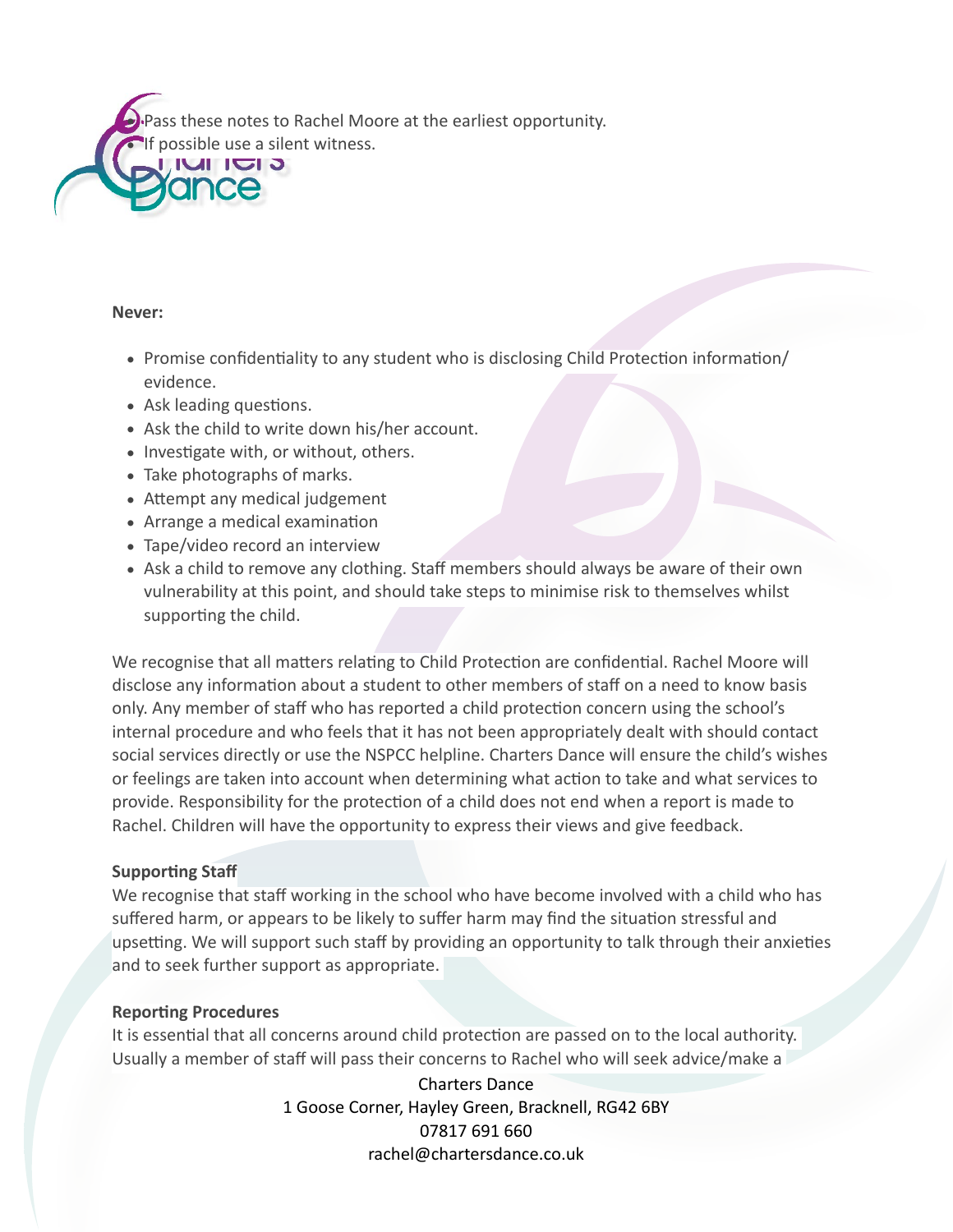judgement as to whether a referral to Social Care Services is required, or the need for any other action to be taken. However, all staff members have the right to make a referral to Social Care



If a disclosure is made or a member of staff has reason to believe abuse has occurred a child protection incident report form should be completed as soon as possible and Rachel Moore should be notified. Any original notes should be signed, dated and securely attached to the incident report form. All staff must be aware of the high level of confidentiality of notes and individual staff members should pass all notes and records onto Rachel . Rachel will make a verbal referral to Social Services by the end of the working day and follow this up with a written referral within 24 hours.

Upon submitting an incident form the member of staff and Rachel should catalogue the form, sign and date it, in order to prove the procedure has been followed.

If the child's situation does not appear to be improving, the staff member with concerns should press for reconsideration.

In some circumstances, Rachel may decide, usually with advice from Social Care Services, that a multi-agency approach is required to support a child or family. They will therefore instigate an inter-agency assessment.

#### **Staff and or Volunteer allegations**

All child protection allegations relating to staff or volunteers must be reported directly to Rachel without informing the subject of the concern/allegation. The full evidence will be made available to the member of staff or volunteer who is the subject of the allegation, as soon as is agreed appropriate, within the ongoing needs of any investigation by the Police, Social Care Services, or by any disciplinary process. In some cases it may be necessary for the staff member/volunteer to be suspended whilst an investigation is carried out. It must be recognised that any decision to suspend a member of staff is without prejudice and on full pay, and is not an indication of any proof or of any guilt. Advice should always be taken in this respect. Any complaint or concern of a child protection nature received by any person and relating to the Principal (Rachel) must be passed immediately to the Local Authority Designated Officer.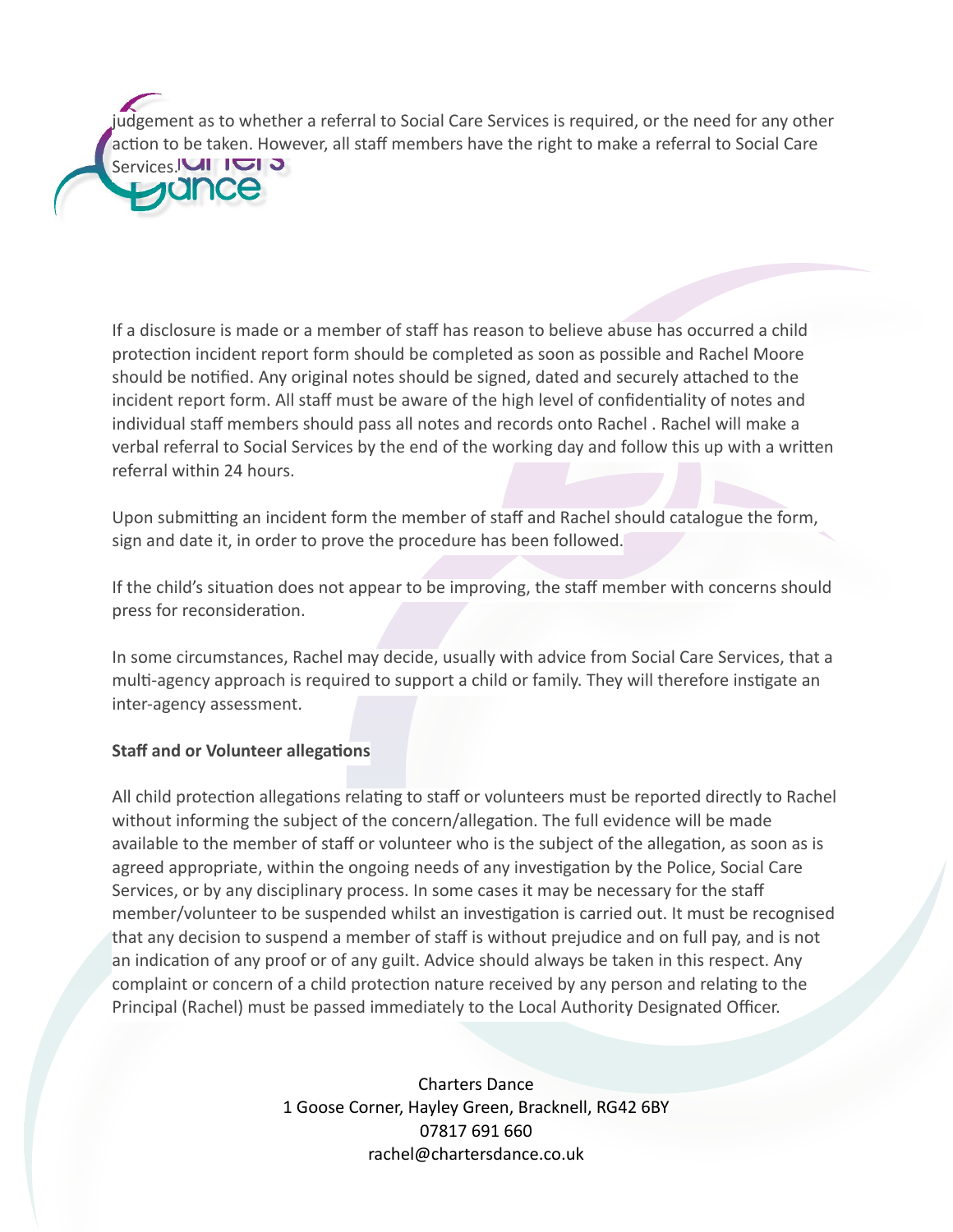nembers of staff including volunteers working within the school need to be aware of their vulnerability to allegations especially when working with students on a one to one basis, escorting students in their own vehicles and engaging with students in inappropriate electronic communications, and must address their practice accordingly. They must adhere to the school's

policy/guidance in respect to safe conduct. Reference should be made to the staff code of conduct, guidelines on appropriate touch, e-safety guidance and anti-bullying strategy.

Students cannot be expected to raise concerns in an environment where staff fail to do so. All staff/ volunteers should be aware of their duty to raise concerns, where they exist, about the attitude or actions of colleagues.

It is never acceptable for a member of staff to socialise with students informally off the school site. Staff must never visit a student's home or have a student to visit their private accommodation at any time, unless express permission from the School Principal has been granted. Failure to adhere to this could lead to disciplinary action.

Charters Dance has a responsibility to report to the Disclosure and Barring Service (DBS), within one month of leaving the school, any person (whether employed, contracted, volunteer or student) whose services are no longer used because he/she is considered unsuitable to work with children.

#### **Parents and Carers**

Parents and carers will be made aware of this policy through published information and in initial meetings with parent and carers of new children. They will be informed that in certain circumstances there may be a need to contact other agencies without first notifying them. This decision will be made in partnership between Education Services and Social Care Services. It will be made clear that this is a legal obligation and not a personal decision.

Contact details for agency involvement:

EducationSafeguarding Team - Surrey - 01483 518158 Surrey safeguarding team contact centre - 0300 200 1004 Childline - 0800 1111 Surrey general line for sexual abuse: 0300 470 9100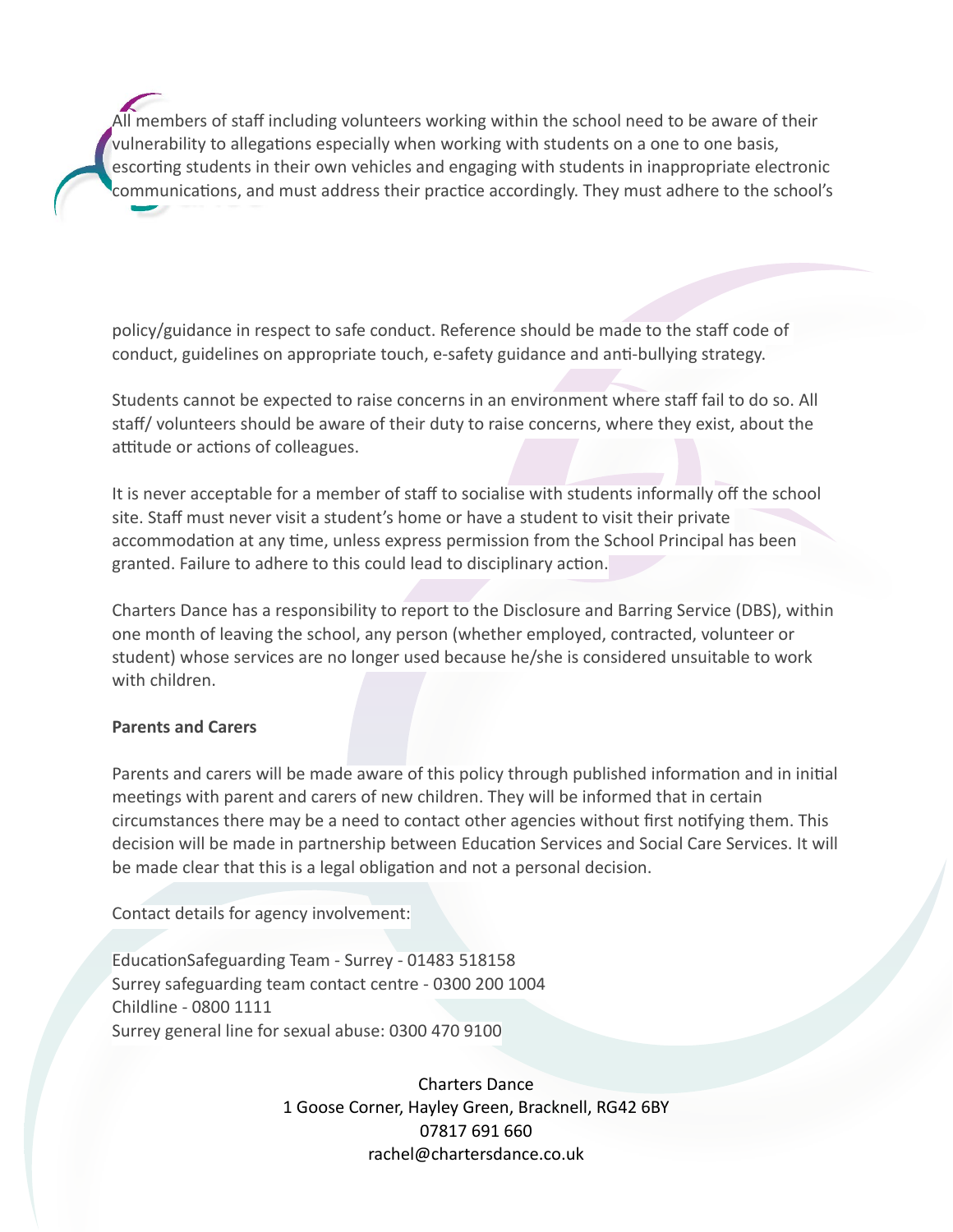# **Safer Staffing**

A vital part of Charters Dance culture of keeping children safe is the safe recruitment, selection and pre-employment vetting checks. The School has a staff recruitment procedure which helps deter, reject or identify people who might abuse children. This includes the use of personal and

professional interviews as part of the process and adhering strictly to a robust safer recruitment checklist. For most staffing appointments, an enhanced DBS check with barred list information is required, as most staff will be engaged in regulated activity. The School follows the definition of regulated activity set out in the document Keeping Children Safe in Education (DfE 2014). The school maintains a Single Central Record of appointments that covers all staff who work at the school and all others who work in regular contact with children at the school including volunteers and all members of the governing body.

# **Action When a Child has Suffered or is Likely to Suffer Harm**

## **YOU HAVE CONCERNS ABOUT A STUDENT'S WELFARE.**

If there is a risk of immediate serious harm to a child, a referral should be made immediately to Children's Social Care. Anyone can make a referral.

 Talk to Rachel about your concerns. DOCUMENT ALL CONCERNS using Child Protection Referral form.

#### **Next**

Refer to Children's Social Care - Surrey Monitor the situation Children's Social Care decide within one working day what action will be taken and report back to the referrer. Assessment – Social Care Services complete the assessment within 45 working days of the referral (this could be a section 17 or section 47 assessment)

No Assessment – if no section 17 or section 47 assessment is recommended, an early help assessment may be recommended or onward referral to other services.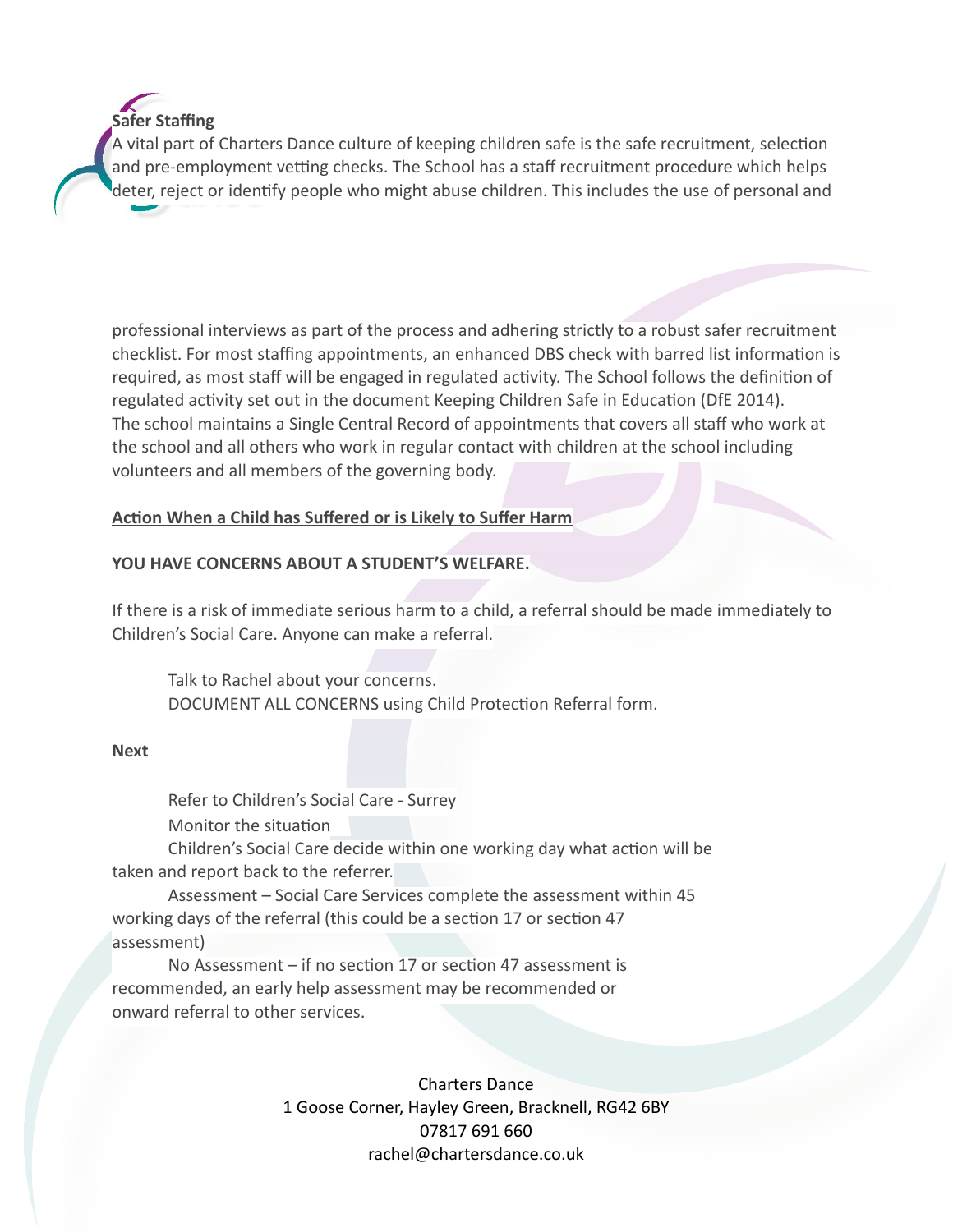

## **PHOTOGRAPHY AND SHARING IMAGES**

It's important that children and young people feel happy with their achievements and have photographs and films of their special moments. Family and friends also want to be able to share the successes of their children when they have been part of a special event or activity.

However, it's also important to be aware of child protection and [safeguarding](https://www.nspcc.org.uk/preventing-abuse/safeguarding/) issues when people are taking photos or filming at events. The potential for misuse of images can be reduced if organisations are aware of the potential risks and dangers and put appropriate measures in place.

Some of the potential risks of photography and filming at events and classes include:

- children may be identifiable when a photograph is shared with personal information
- direct and indirect risks to children and young people when photographs are shared on websites and in publications with personal information
- inappropriate photographs or recorded images of children
- inappropriate use, adaptation or copying of images.

The following has been written to help Teachers, children, volunteers and parents understand how photographs and film can be shared more safely.

- Do not use children's names in photograph captions. If a child is named, avoid using the photograph.
- Use a parental permission form to obtain consent for a child to be photographed and videoed
- Obtain the child's permission to use their image
- only use images of children in suitable clothing to reduce the risk of inappropriate use. Some activities, for example swimming and drama, present a much greater risk of potential misuse.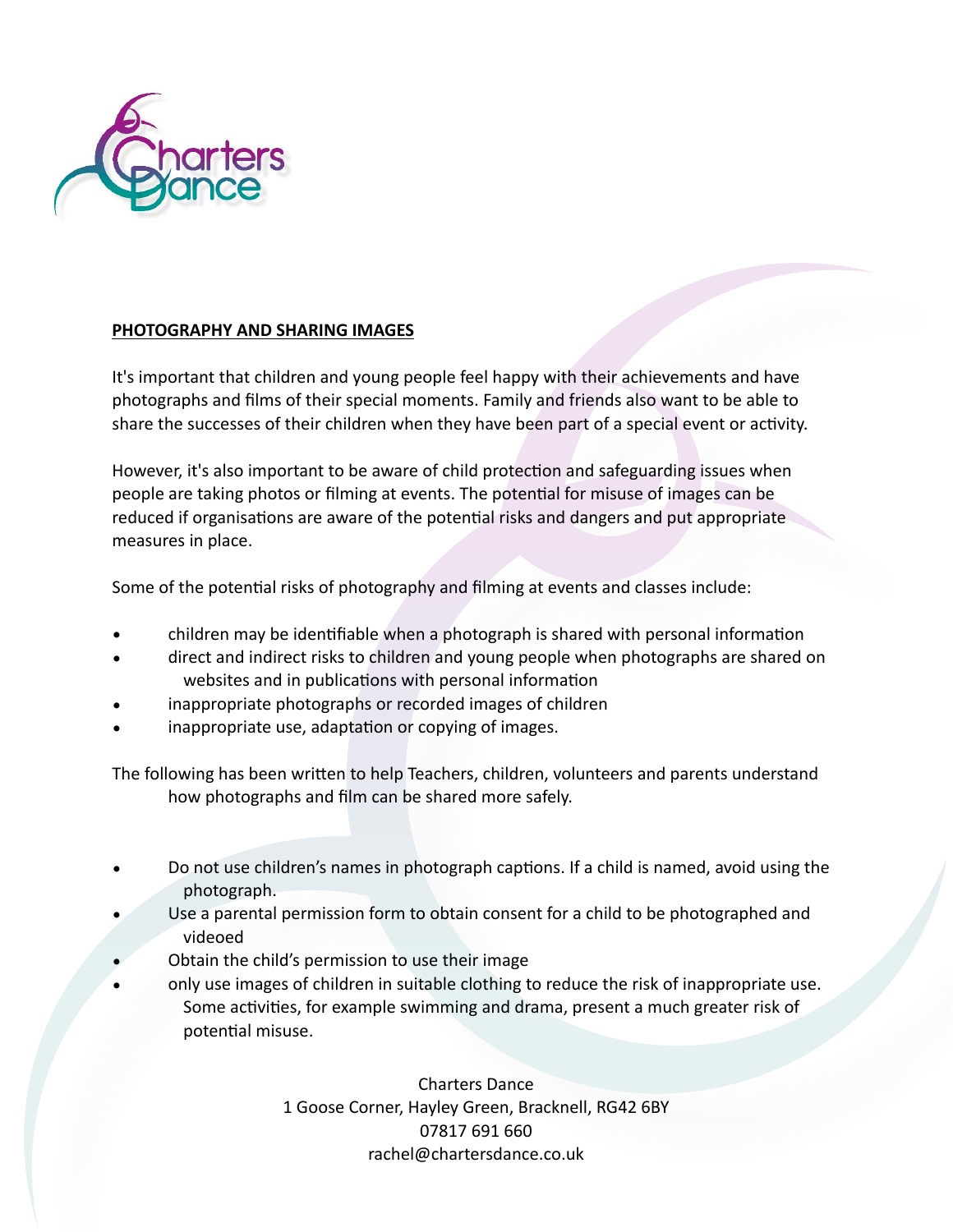

- Address how images of children on an organisation's website can be misused. Images accompanied by personal information, such as the name of a child and their hobby, could be used to learn more about a child prior to grooming them for abuse.
- state written expectations of professional photographers or the press who are invited to an event. These should make clear the organisation's expectations of them in relation to child protection.
- Do not allow photographers unsupervised access to children
- Do not approve photography sessions outside the event or at a child's home.

The text below is part of our terms and conditions that all parents will view via our terms and conditions.

#### Photo Consent

Occasionally Charters Dance may take photographs or recordings of the children during classes. We use these images for our school printed advertising, social media pages and website. To comply with the Data Protection Act 1988, we need your permission before we can photograph or make any recordings of your child.

#### Conditions of use

This form is valid for the period of time your child/children attend Charters Dance. The consent will automatically expire a year after your child/children have left Charters Dance. We will not re-use any photographs or recordings a year after your child/children leave Charters Dance. We will not use the personal details or full names (which means first name and surname) of any child or adult in a photographic image on video, on our website, social media or in any of our other printed publications. We will not include personal e-mail or postal addresses, or telephone or fax numbers on video, on our website, social media or in other printed publications. If we use photographs of individual pupils, we will not use the name of that child in the accompanying text or photo caption. If we name a pupil in the text, we will not use a photograph of that child to accompany the article. We may use group or class photographs or footage with very general labels, such as 'Grade 2 Ballet' or 'Working on